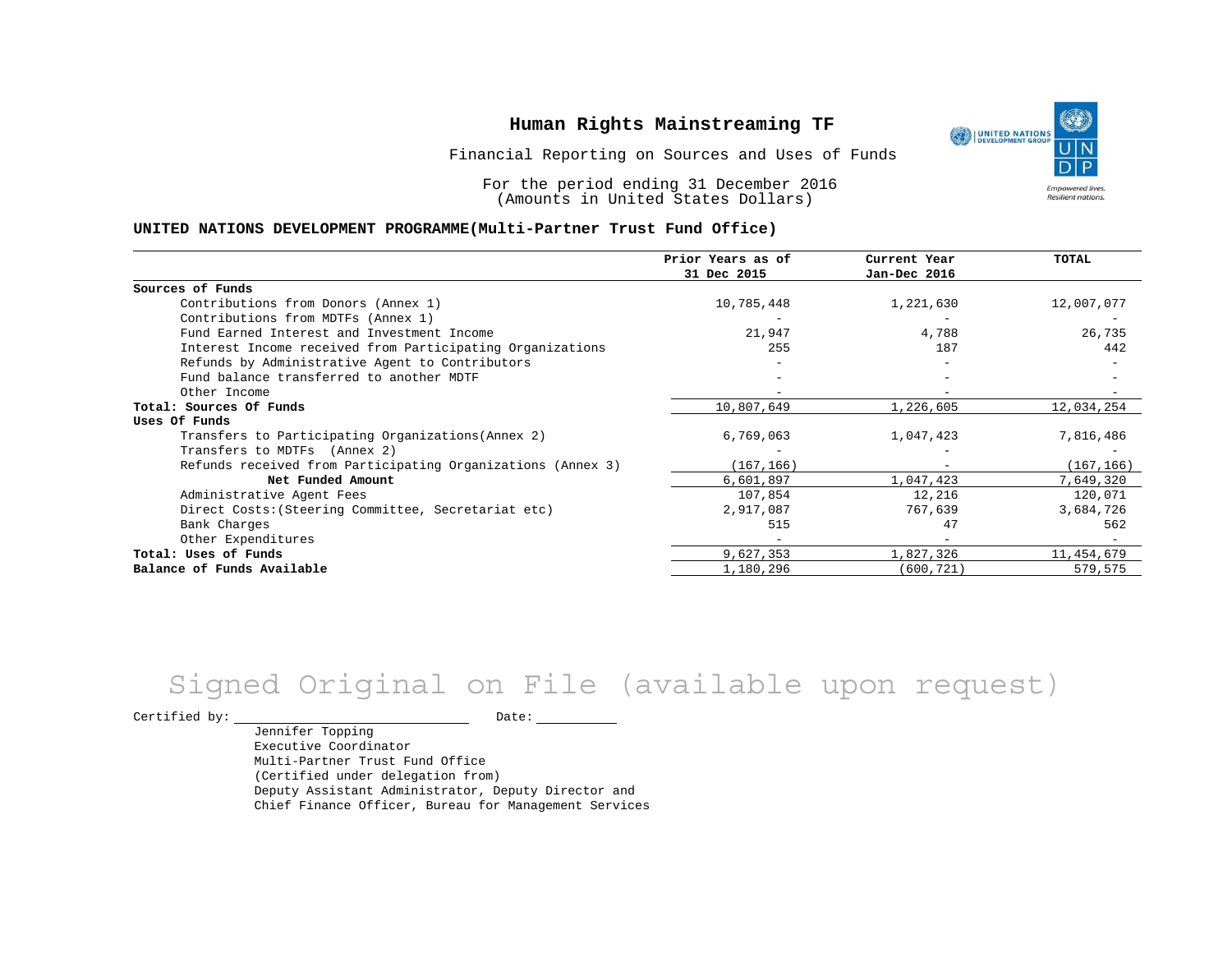

Financial Reporting on Sources and Uses of Funds

For the period ending 31 December 2016 (Amounts in United States Dollars)

#### **UNITED NATIONS DEVELOPMENT PROGRAMME(Multi-Partner Trust Fund Office)**

**Annex - 1: Contributions**

|                                | Prior Years as of | Current Year             | TOTAL      |
|--------------------------------|-------------------|--------------------------|------------|
|                                | 31 Dec 2015       | Jan-Dec 2016             |            |
| From Contributors              |                   |                          |            |
| GOVERNMENT OF DENMARK          | 802,311           | -                        | 802,311    |
| GOVERNMENT OF FINLAND          | 566,668           | 111,670                  | 678,338    |
| GOVERNMENT OF GERMANY          | 1,230,350         | $\overline{\phantom{0}}$ | 1,230,350  |
| GOVERNMENT OF NORWAY           | 2,103,675         | $\qquad \qquad -$        | 2,103,675  |
| IRISH AID                      | 330,945           | $\qquad \qquad -$        | 330,945    |
| SWEDISH INT'L DEVELOPMENT COOP | 5,751,500         | 1,109,960                | 6,861,460  |
| Total: Contributions           | 10,785,448        | 1,221,630                | 12,007,077 |

## Signed Original on File (available upon request)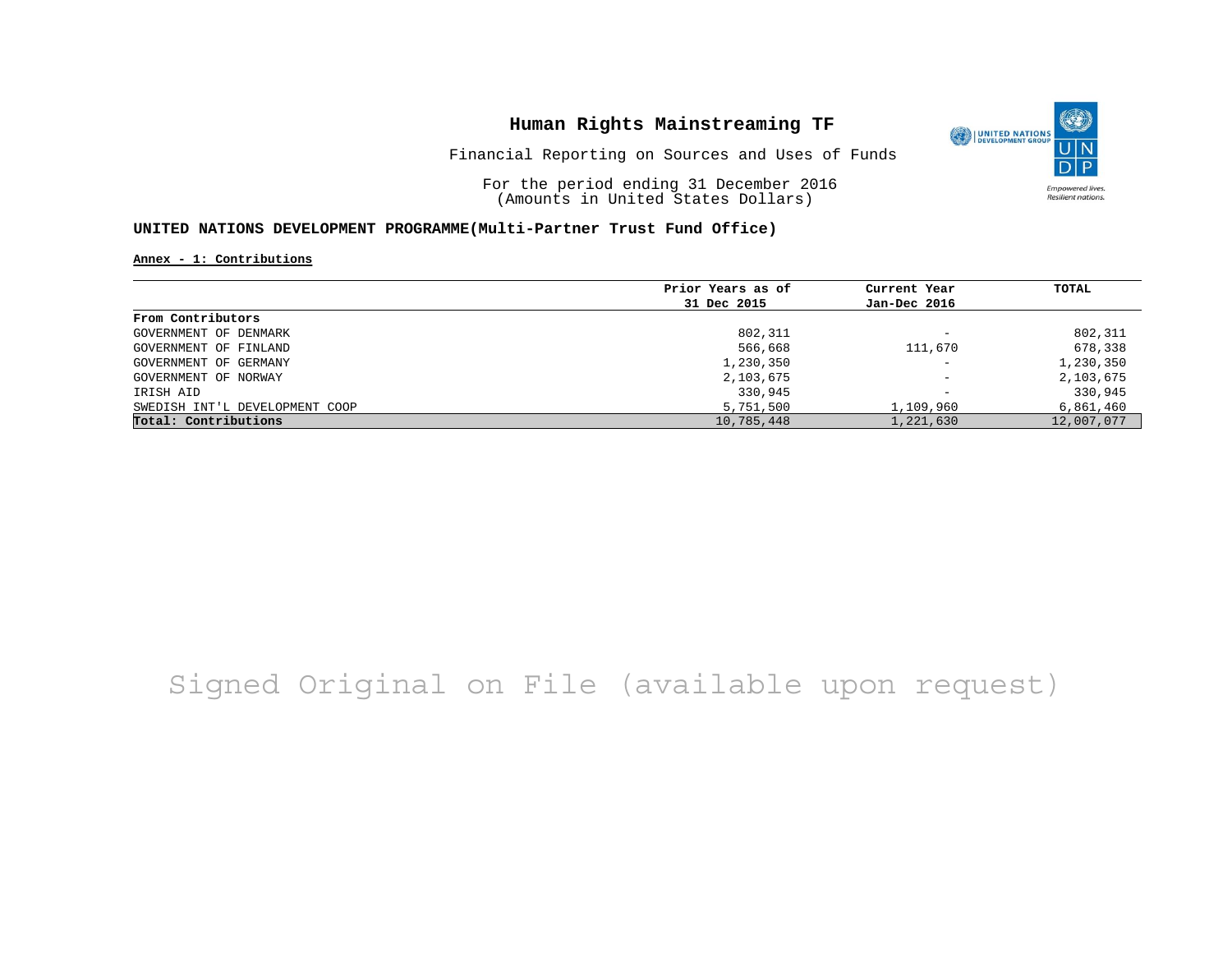

Financial Reporting on Sources and Uses of Funds

For the period ending 31 December 2016 (Amounts in United States Dollars)

#### **UNITED NATIONS DEVELOPMENT PROGRAMME(Multi-Partner Trust Fund Office)**

**Annex - 2: Transfers**

|                                | Prior Years as of | Current Year             | TOTAL     |
|--------------------------------|-------------------|--------------------------|-----------|
|                                | 31 Dec 2015       | Jan-Dec 2016             |           |
| To Participating Organizations |                   |                          |           |
| OHCHR                          | 5,406,147         | 867,663                  | 6,273,810 |
| UNDP                           | 956,406           | 179,760                  | 1,136,166 |
| UNESCO                         | 99,510            | $\overline{\phantom{a}}$ | 99,510    |
| UNFPA                          | 53,500            | $\qquad \qquad -$        | 53,500    |
| UNICEF                         | 53,500            | $\overline{\phantom{m}}$ | 53,500    |
| UNSSC                          | 200,000           | $\overline{\phantom{m}}$ | 200,000   |
| Total Transfers                | 6,769,063         | 1,047,423                | 7,816,486 |

## Signed Original on File (available upon request)